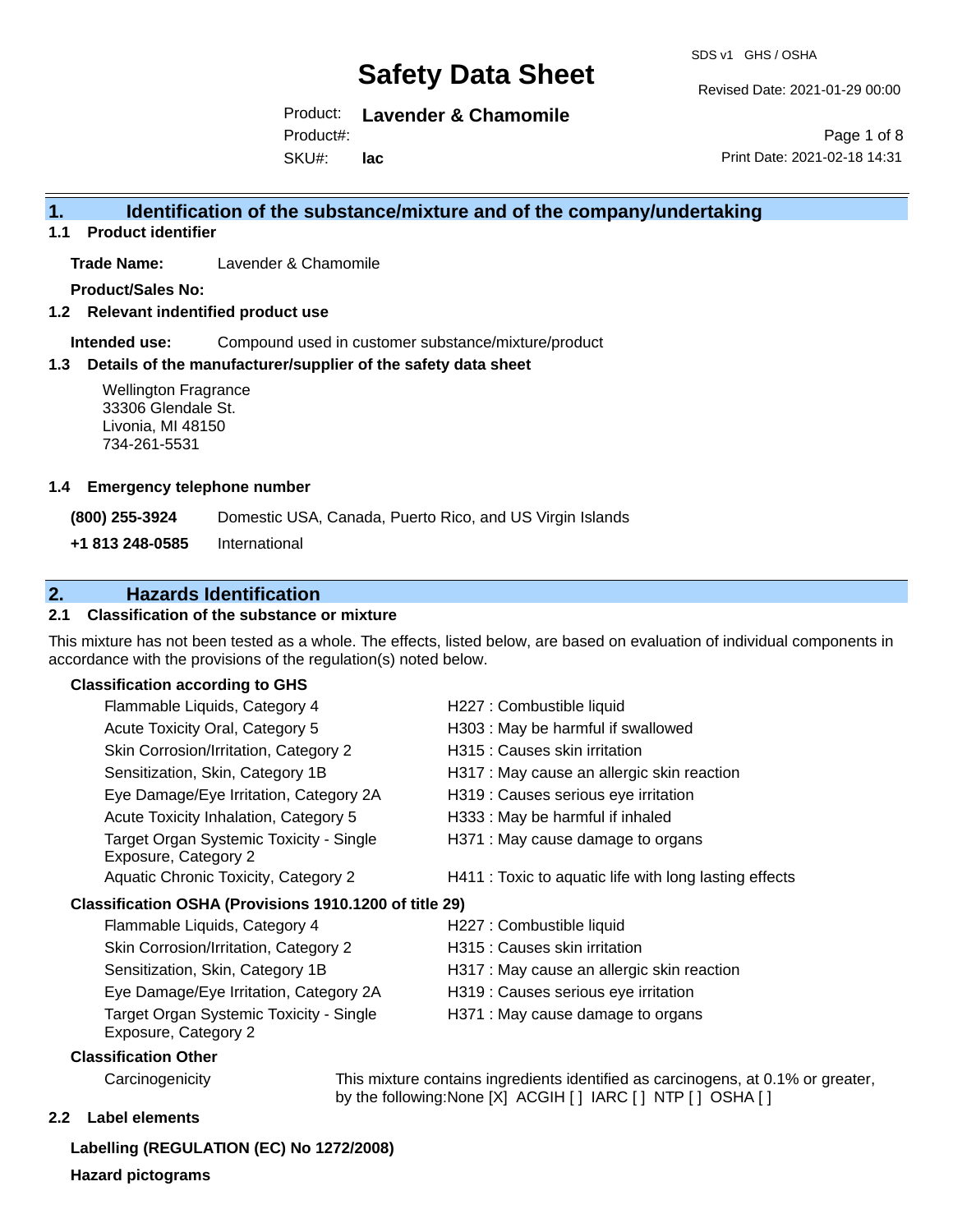## Product: **Lavender & Chamomile -Fell calm/ relaxed**

|  | Product#: |  |
|--|-----------|--|
|  |           |  |

SKU#: **lac**





#### **Signal Word: Warning**

#### **Hazard statments**

| H <sub>22</sub> 7 | Combustible liquid                              |
|-------------------|-------------------------------------------------|
| H303              | May be harmful if swallowed                     |
| H <sub>315</sub>  | Causes skin irritation                          |
| H317              | May cause an allergic skin reaction             |
| H319              | Causes serious eye irritation                   |
| H333              | May be harmful if inhaled                       |
| H371              | May cause damage to organs                      |
| H411              | Toxic to aquatic life with long lasting effects |
|                   |                                                 |

#### **Precautionary Statements**

#### **Prevention:**

| P <sub>233</sub>     | Keep container tightly closed                                                                                                         |
|----------------------|---------------------------------------------------------------------------------------------------------------------------------------|
| P <sub>235</sub>     | Keep cool                                                                                                                             |
| P <sub>260</sub>     | Do not breathe dust/fume/gas/mist/vapors/spray                                                                                        |
| P <sub>264</sub>     | Wash hands thoroughly after handling                                                                                                  |
| P270                 | Do not eat, drink or smoke when using this product                                                                                    |
| P <sub>271</sub>     | Use only outdoors or in a well-ventilated area                                                                                        |
| P <sub>272</sub>     | Contaminated work clothing should not be allowed out of the workplace                                                                 |
| P <sub>273</sub>     | Avoid release to the environment                                                                                                      |
| Response:            |                                                                                                                                       |
| $P302 + P352$        | IF ON SKIN: Wash with soap and water                                                                                                  |
| $P304 + P312$        | IF INHALED: Call a POISON CENTER or doctor/physician if you feel unwell                                                               |
| $P305 + P351 + P338$ | IF IN EYES: Rinse cautiously with water for several minutes Remove contact lenses if<br>present and easy to do. continue rinsing      |
| P309                 | IF exposed or you feel unwell:                                                                                                        |
| P311                 | Call a POISON CENTER or doctor/physician                                                                                              |
| P312                 | Call a POISON CENTER or doctor/physician if you feel unwell                                                                           |
| $P333 + P313$        | If skin irritation or a rash occurs: Get medical advice/attention                                                                     |
| $P337 + P313$        | If eye irritation persists: Get medical advice/attention                                                                              |
| P362                 | Take off contaminated clothing and wash before reuse                                                                                  |
| P363                 | Wash contaminated clothing before reuse                                                                                               |
| P370 + P378          | In case of fire: Use Carbon dioxide (CO2), Dry chemical, or Foam for extinction. Do not use<br>a direct water jet on burning material |
| P391                 | <b>Collect Spillage</b>                                                                                                               |
|                      |                                                                                                                                       |

## **2.3 Other Hazards**

**no data available**

Revised Date: 2021-01-29 00:00

Print Date: 2021-02-18 14:31

Page 2 of 8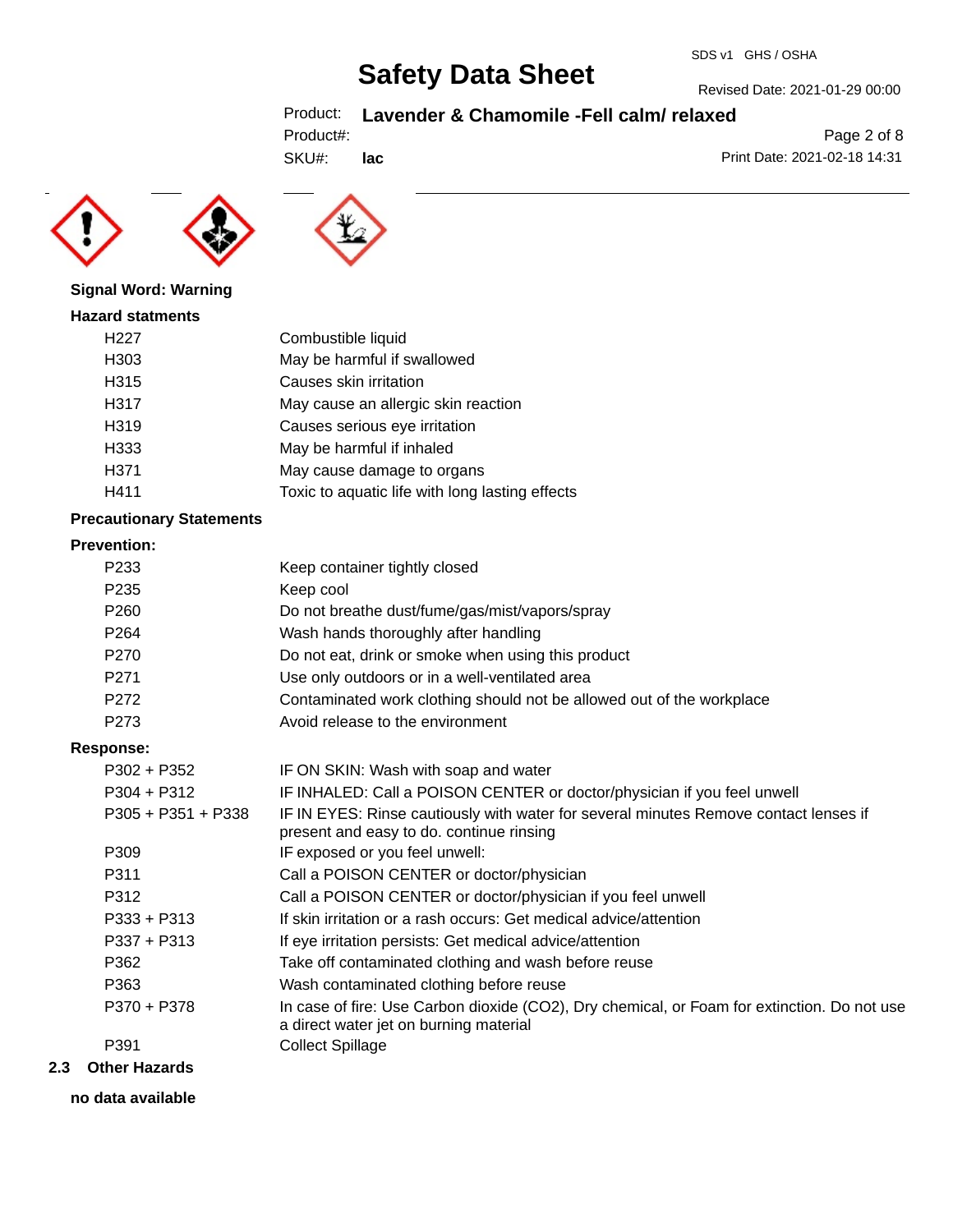Revised Date: 2021-01-29 00:00

## Product: **Lavender & Chamomile -Fell calm/ relaxed**

Product#:

SKU#: **lac**

Page 3 of 8 Print Date: 2021-02-18 14:31

## **3. Composition/Information on Ingredients**

#### **3.1 Mixtures**

This product is a complex mixture of ingredients, which contains among others the following substance(s), presenting a health or environmental hazard within the meaning of the UN Globally Harmonized System of Classification and Labeling of Chemicals (GHS):

| CAS#<br>Ingredient                                       | EC#                                     | Conc.<br>Range | <b>GHS Classification</b>                         |
|----------------------------------------------------------|-----------------------------------------|----------------|---------------------------------------------------|
| 78-70-6                                                  | 201-134-4                               | 20 - 30 %      | H227; H303; H315; H317; H319; H402                |
| Linalool                                                 |                                         |                |                                                   |
| <b>24851-98-7</b> 246-495-9                              |                                         | $2 - 5%$       | H402                                              |
|                                                          | Methyldihydrojasmonate                  |                |                                                   |
| 115-95-7 204-116-4                                       |                                         | $2 - 5%$       | H227; H315; H317; H320; H402                      |
| <b>Linalyl Acetate</b>                                   |                                         |                |                                                   |
| <b>54464-57-2</b> 259-174-3                              |                                         | $2 - 5%$       | H315; H317; H400; H410                            |
|                                                          | Tetramethyl Acetyloctahydronaphthalenes |                |                                                   |
| 76-22-2<br>Camphor                                       | 200-945-0                               | $2 - 5%$       | H228; H302; H315; H318; H332; H371;<br>H401; H411 |
| 98-55-5                                                  | 202-680-6                               | $2 - 5%$       | H227; H303; H315; H319; H401                      |
| <b>Terpineol</b>                                         |                                         |                |                                                   |
| <b>470-82-6</b> 207-431-5                                |                                         | $2 - 5%$       | H226; H303; H317; H320; H402                      |
| Eucalyptol                                               |                                         |                |                                                   |
| 6259-76-3                                                | 228-408-6                               | $2 - 5%$       | H316; H317; H400; H410                            |
|                                                          | Hexyl salicylate                        |                |                                                   |
| 105-95-3 203-347-8                                       |                                         | $2 - 5%$       | H401                                              |
| Ethylene brassylate                                      |                                         |                |                                                   |
| 28219-61-6                                               | 248-908-8                               | $1 - 2%$       | H315; H319; H401; H411                            |
| Ethyl trimethylcyclopentene butenol                      |                                         |                |                                                   |
| 2705-87-5                                                | 220-292-5                               | $0.1 - 1.0 \%$ | H302; H312; H317; H332; H400; H410                |
|                                                          | Allyl cyclohexylpropionate              |                |                                                   |
| See Section 16 for full text of GHS classification codes |                                         |                |                                                   |

See Section 16 for full text of GHS classification codes which where not shown in section 2 Total Hydrocarbon Content (%  $w/w$ ) = 2.12

### **4. First Aid Measures**

## **4.1 Description of first aid measures**

| Inhalation:           | Remove from exposure site to fresh air and keep at rest.<br>Obtain medical advice.                            |
|-----------------------|---------------------------------------------------------------------------------------------------------------|
| Eye Exposure:         | Flush immediately with water for at least 15 minutes.<br>Contact physician if symptoms persist.               |
| <b>Skin Exposure:</b> | Remove contaminated clothes. Wash thoroughly with water (and soap).<br>Contact physician if symptoms persist. |
| Ingestion:            | Rinse mouth with water and obtain medical advice.                                                             |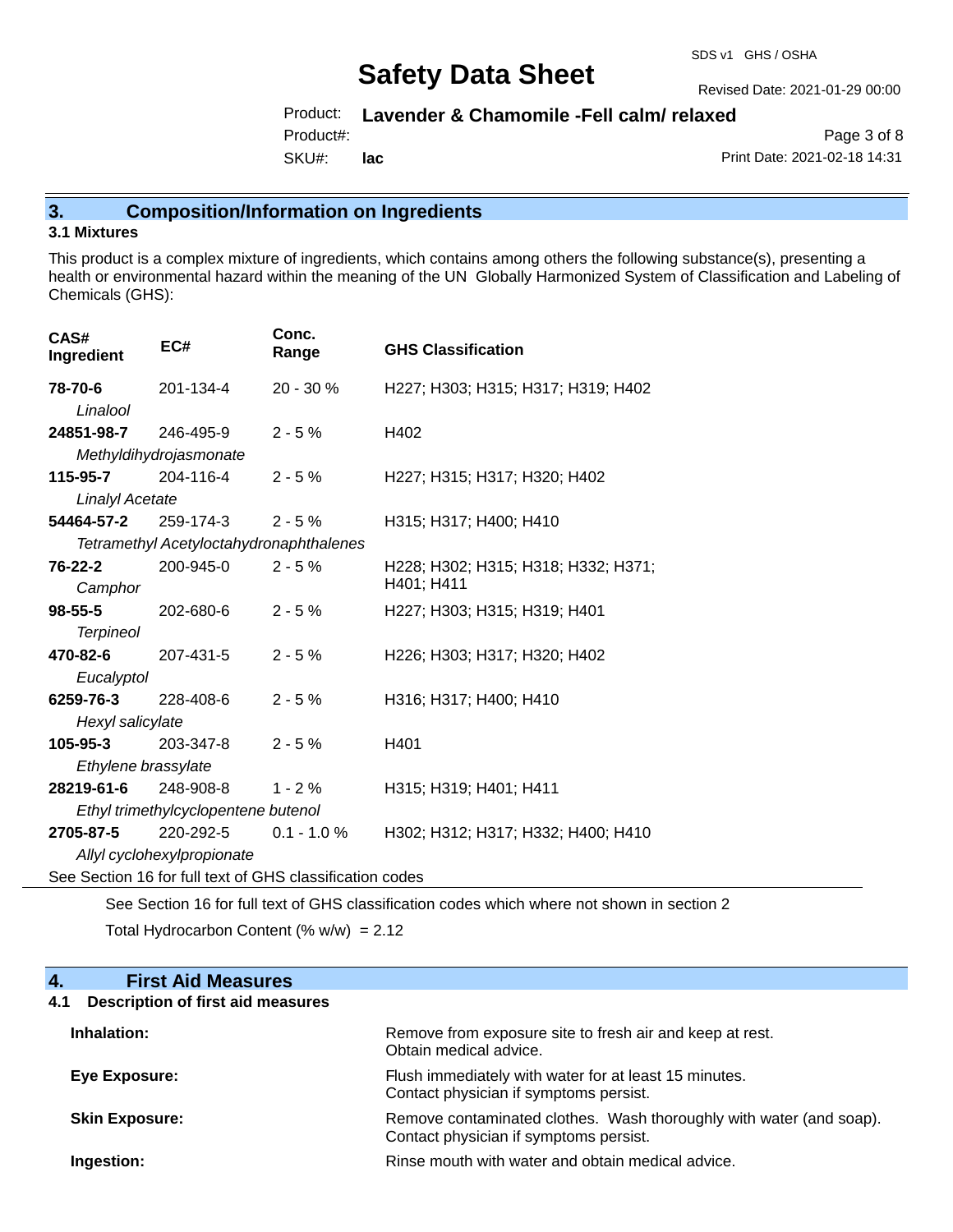SDS v1 GHS / OSHA

Revised Date: 2021-01-29 00:00

### Product: **Lavender & Chamomile -Fell calm/ relaxed**

SKU#: Product#: **lac**

Page 4 of 8 Print Date: 2021-02-18 14:31

| 4.2 Most important symptoms and effects, both acute and delayed                |                                                   |  |
|--------------------------------------------------------------------------------|---------------------------------------------------|--|
| Symptoms:                                                                      | no data available                                 |  |
| Risks:                                                                         | Refer to Section 2.2 "Hazard Statements"          |  |
| 4.3 Indication of any immediate medical attention and special treatment needed |                                                   |  |
| Treatment:                                                                     | Refer to Section 2.2 "Response"                   |  |
|                                                                                |                                                   |  |
| 5.<br><b>Fire-Fighting measures</b>                                            |                                                   |  |
| 5.1<br><b>Extinguishing media</b>                                              |                                                   |  |
| Suitable:                                                                      | Carbon dioxide (CO2), Dry chemical, Foam          |  |
| Unsuitable                                                                     | Do not use a direct water jet on burning material |  |
| 5.2 Special hazards arising from the substance or mixture                      |                                                   |  |
| During fire fighting:                                                          | Water may be ineffective                          |  |
| 5.3 Advice for firefighters                                                    |                                                   |  |
| <b>Further information:</b>                                                    | Standard procedure for chemical fires             |  |

### **6. Accidental Release Measures**

#### **6.1 Personal precautions, protective equipment and emergency procedures**

Avoid inhalation and contact with skin and eyes. A self-contained breathing apparatus is recommended in case of a major spill.

#### **6.2 Environmental precautions**

Keep away from drains, soil, and surface and groundwater.

#### **6.3 Methods and materials for containment and cleaning up**

Clean up spillage promptly. Remove ignition sources. Provide adequate ventilation. Avoid excessive inhalation of vapors. Gross spillages should be contained by use of sand or inert powder and disposed of according to the local regulations.

#### **6.4 Reference to other sections**

Not Applicable

## **7. Handling and Storage**

#### **7.1 Precautions for safe handling**

Apply according to good manufacturing and industrial hygiene practices with proper ventilation. Do not drink, eat or smoke while handling. Respect good personal hygiene.

#### **7.2 Conditions for safe storage, including any incompatibilities**

Store in a cool, dry and ventilated area away from heat sources and protected from light in tightly closed original container. Avoid uncoated metal container. Keep air contact to a minimum.

#### **7.3 Specific end uses**

No information available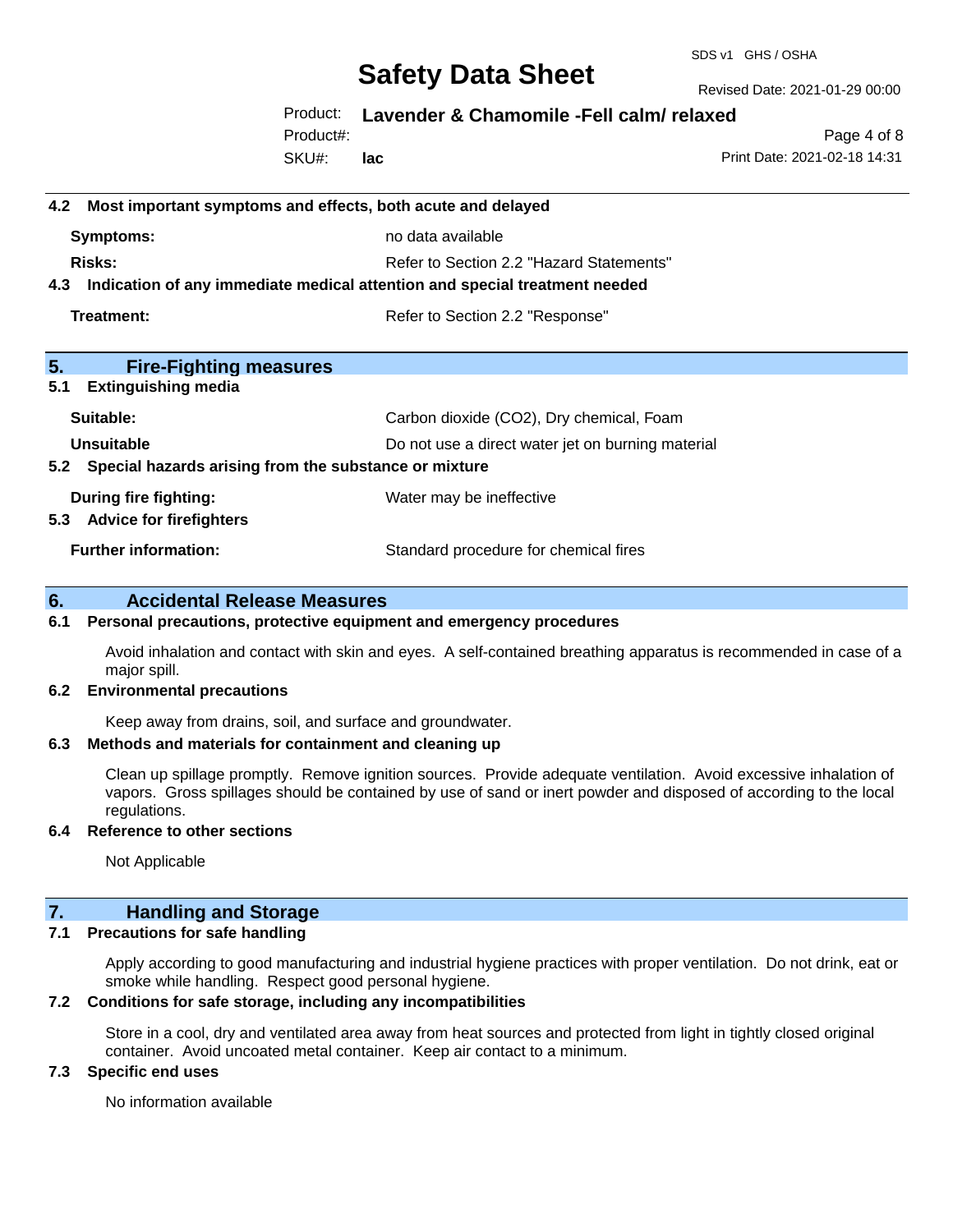Revised Date: 2021-01-29 00:00

## Product: **Lavender & Chamomile -Fell calm/ relaxed**

Product#:

SKU#: **lac**

Page 5 of 8 Print Date: 2021-02-18 14:31

| <b>Exposure Controls/Personal Protection</b><br>8.                                                                                                          |                                                                                      |  |
|-------------------------------------------------------------------------------------------------------------------------------------------------------------|--------------------------------------------------------------------------------------|--|
| 8.1 Control parameters                                                                                                                                      |                                                                                      |  |
| <b>Exposure Limits:</b>                                                                                                                                     |                                                                                      |  |
| Component                                                                                                                                                   | ACGIH<br>ACGIH<br><b>OSHA</b><br><b>OSHA</b><br>STEL ppm TWA ppm STEL ppm<br>TWA ppm |  |
| 76-22-2<br>Camphor                                                                                                                                          | 2<br>3                                                                               |  |
| <b>Engineering Controls:</b>                                                                                                                                | Use local exhaust as needed.                                                         |  |
| 8.2 Exposure controls - Personal protective equipment                                                                                                       |                                                                                      |  |
| Tightly sealed goggles, face shield, or safety glasses with brow guards and side shields, etc.<br>Eye protection:<br>as may be appropriate for the exposure |                                                                                      |  |
| <b>Respiratory protection:</b><br>Avoid excessive inhalation of concentrated vapors. Apply local ventilation where appropriate.                             |                                                                                      |  |
| Avoid Skin contact. Use chemically resistant gloves as needed.<br><b>Skin protection:</b>                                                                   |                                                                                      |  |

## **9. Physical and Chemical Properties**

### **9.1 Information on basic physical and chemical properties**

| Appearance:                  | Liquid               |
|------------------------------|----------------------|
| Odor:                        | Conforms to Standard |
| Color:                       | Colorless            |
| <b>Viscosity:</b>            | Liquid               |
| <b>Freezing Point:</b>       | Not determined       |
| <b>Boiling Point:</b>        | Not determined       |
| <b>Melting Point:</b>        | Not determined       |
| <b>Flashpoint (CCCFP):</b>   | 186 F (85.56 C)      |
| <b>Auto flammability:</b>    | Not determined       |
| <b>Explosive Properties:</b> | None Expected        |
| <b>Oxidizing properties:</b> | None Expected        |
| Vapor Pressure (mmHg@20 C):  | 0.0739               |
| %VOC:                        | 4.49                 |
| Specific Gravity @ 25 C:     | 0.9190               |
| Density @ 25 C:              | 0.9160               |
| Refractive Index @ 20 C:     | 1.4600               |
| Soluble in:                  | Oil                  |

# **10. Stability and Reactivity**

| None       |
|------------|
| Stable     |
| None known |
| None known |
|            |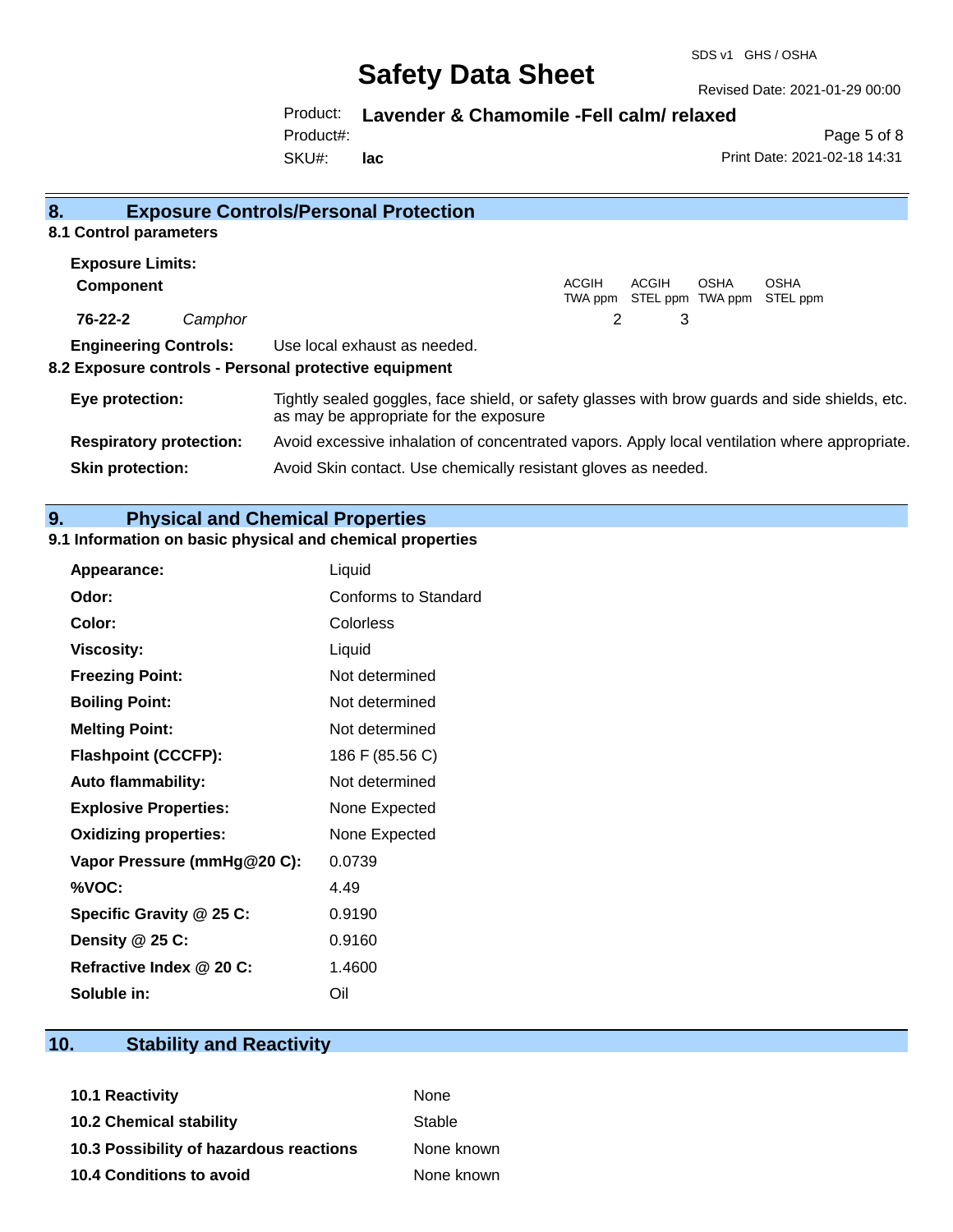SDS v1 GHS / OSHA

Revised Date: 2021-01-29 00:00

## Product: **Lavender & Chamomile -Fell calm/ relaxed**

Product#:

SKU#: **lac**

Page 6 of 8 Print Date: 2021-02-18 14:31

**10.5 Incompatible materials** Strong oxidizing agents, strong acids, and alkalis **10.6 Hazardous decomposition products** None known

# **11. Toxicological Information**

**11.1 Toxicological Effects**

Acute Toxicity Estimates (ATEs) based on the individual Ingredient Toxicity Data utilizing the "Additivity Formula"

| Acute toxicity - Oral - (Rat) mg/kg                | (LD50: 3963.8000) May be harmful if swallowed            |
|----------------------------------------------------|----------------------------------------------------------|
| Acute toxicity - Dermal - (Rabbit) mg/kg           | Not classified - the classification criteria are not met |
| Acute toxicity - Inhalation - (Rat) mg/L/4hr       | (LD50: 56.7314) May be harmful if inhaled                |
| <b>Skin corrosion / irritation</b>                 | Causes skin irritation                                   |
| Serious eye damage / irritation                    | Causes serious eye irritation                            |
| <b>Respiratory sensitization</b>                   | Not classified - the classification criteria are not met |
| <b>Skin sensitization</b>                          | May cause an allergic skin reaction                      |
| <b>Germ cell mutagenicity</b>                      | Not classified - the classification criteria are not met |
| Carcinogenicity                                    | Not classified - the classification criteria are not met |
| <b>Reproductive toxicity</b>                       | Not classified - the classification criteria are not met |
| Specific target organ toxicity - single exposure   | May cause damage to organs                               |
| Specific target organ toxicity - repeated exposure | Not classified - the classification criteria are not met |
| <b>Aspiration hazard</b>                           | Not classified - the classification criteria are not met |

## **12. Ecological Information**

| <b>12.1 Toxicity</b>               |                                                          |  |  |
|------------------------------------|----------------------------------------------------------|--|--|
| <b>Acute acquatic toxicity</b>     | Not classified - the classification criteria are not met |  |  |
| <b>Chronic acquatic toxicity</b>   | Toxic to aquatic life with long lasting effects          |  |  |
| <b>Toxicity Data on soil</b>       | no data available                                        |  |  |
| <b>Toxicity on other organisms</b> | no data available                                        |  |  |
|                                    |                                                          |  |  |
| 12.2 Persistence and degradability | no data available                                        |  |  |
| 12.3 Bioaccumulative potential     | no data available                                        |  |  |
| 12.4 Mobility in soil              | no data available                                        |  |  |
| 12.5 Other adverse effects         | no data available                                        |  |  |

### **13. Disposal Conditions**

## **13.1 Waste treatment methods**

Do not allow product to reach sewage systems. Dispose of in accordance with all local and national regulations. Send to a licensed waste management company.The product should not be allowed to enter drains, water courses or the soil. Do not contaminate ponds, waterways or ditches with chemical or used container.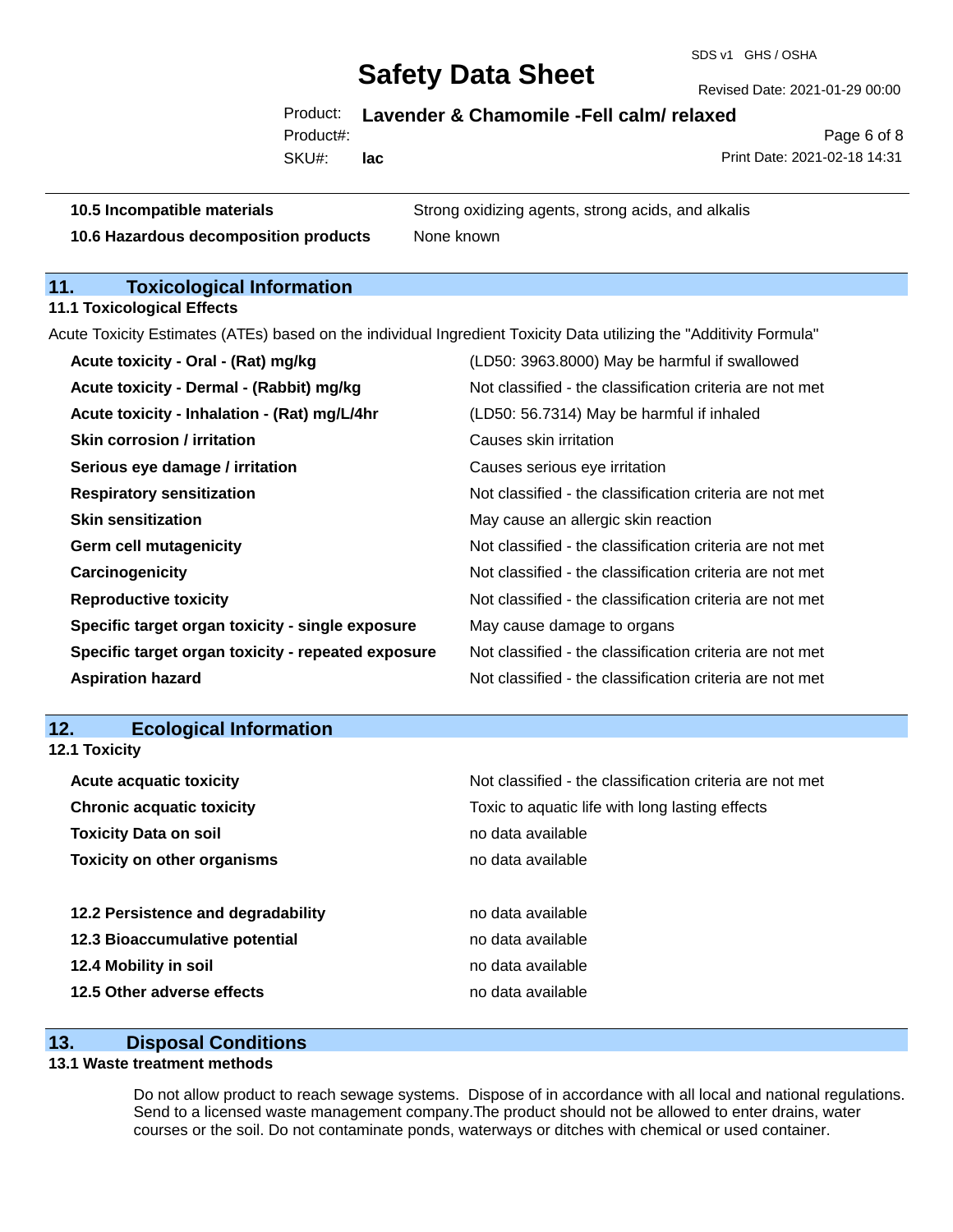SDS v1 GHS / OSHA

Revised Date: 2021-01-29 00:00

Product: **Lavender & Chamomile -Fell calm/ relaxed**

Product#:

SKU#: **lac**

Page 7 of 8 Print Date: 2021-02-18 14:31

## **14. Transport Information**

| <b>Marine Pollutant</b>                                       | Yes. Ingredient of greatest environmental impact:<br>54464-57-2 : (2 - 5 %) : Tetramethyl Acetyloctahydronaphthalenes |                                     |                   |                 |               |
|---------------------------------------------------------------|-----------------------------------------------------------------------------------------------------------------------|-------------------------------------|-------------------|-----------------|---------------|
| <b>Regulator</b>                                              |                                                                                                                       | <b>Class</b>                        | <b>Pack Group</b> | <b>Sub Risk</b> | UN-nr.        |
| U.S. DOT (Non-Bulk)                                           |                                                                                                                       | Not Regulated - Not Dangerous Goods |                   |                 |               |
| <b>Chemicals NOI</b>                                          |                                                                                                                       |                                     |                   |                 |               |
| <b>ADR/RID (International Road/Rail)</b>                      |                                                                                                                       |                                     |                   |                 |               |
| <b>Environmentally Hazardous</b><br>Substance, Liquid, n.o.s. |                                                                                                                       | 9                                   | $\mathbf{III}$    |                 | <b>UN3082</b> |
| <b>IATA (Air Cargo)</b>                                       |                                                                                                                       |                                     |                   |                 |               |
| <b>Environmentally Hazardous</b><br>Substance, Liquid, n.o.s. |                                                                                                                       | 9                                   | $\mathbf{III}$    |                 | <b>UN3082</b> |
| <b>IMDG (Sea)</b>                                             |                                                                                                                       |                                     |                   |                 |               |
| <b>Environmentally Hazardous</b><br>Substance, Liquid, n.o.s. |                                                                                                                       | 9                                   | $\mathbf{III}$    |                 | <b>UN3082</b> |

| 15.<br><b>Regulatory Information</b>                                           |                                                                                  |  |
|--------------------------------------------------------------------------------|----------------------------------------------------------------------------------|--|
| <b>U.S. Federal Regulations</b>                                                |                                                                                  |  |
| <b>TSCA (Toxic Substance Control Act)</b>                                      | All components of the substance/mixture are listed or exempt                     |  |
| 40 CFR(EPCRA, SARA, CERCLA and CAA)<br><b>U.S. State Regulations</b>           | This product contains NO components of concern.                                  |  |
| <b>California Proposition 65 Warning</b><br>123-35-3(NF 204-622-5 $\leq$ 6 ppm | This product contains the following components:<br>beta-Myrcene (Natural Source) |  |
| <b>Canadian Regulations</b><br><b>DSL</b>                                      | 100.00% of the components are listed or exempt.                                  |  |

# **16. Other Information**

#### **GHS H-Statements referred to under section 3 and not listed in section 2**

| H226 : Flammable liquid and vapour                          | H228 : Flammable Solid                       |
|-------------------------------------------------------------|----------------------------------------------|
| H302 : Harmful if swallowed                                 | H312 : Harmful in contact with skin          |
| H316 : Causes mild skin irritation                          | H317 : May cause an allergic skin reaction   |
| H318 : Causes serious eye damage                            | H320 : Causes eye irritation                 |
| H332 : Harmful if inhaled                                   | H400 : Very Toxic to aquatic life            |
| H401 : Toxic to aquatic life                                | H402 : Harmful to aquatic life               |
| H410 : Very toxic to aquatic life with long lasting effects |                                              |
| <b>Total Fractional Values</b>                              |                                              |
| (TFV) Risk                                                  | (TFV) Risk                                   |
| (88.13) Acute Toxicity Inhalation, Category 5               | (27.20) Aquatic Chronic Toxicity, Category 3 |
| (20.26) Sensitization, Skin, Category 1B                    | (20.00) Sensitization, Skin, Category 1      |
| (5.32) Eye Damage/Eye Irritation, Category 2A               | (3.85) Skin Corrosion/Irritation, Category 3 |